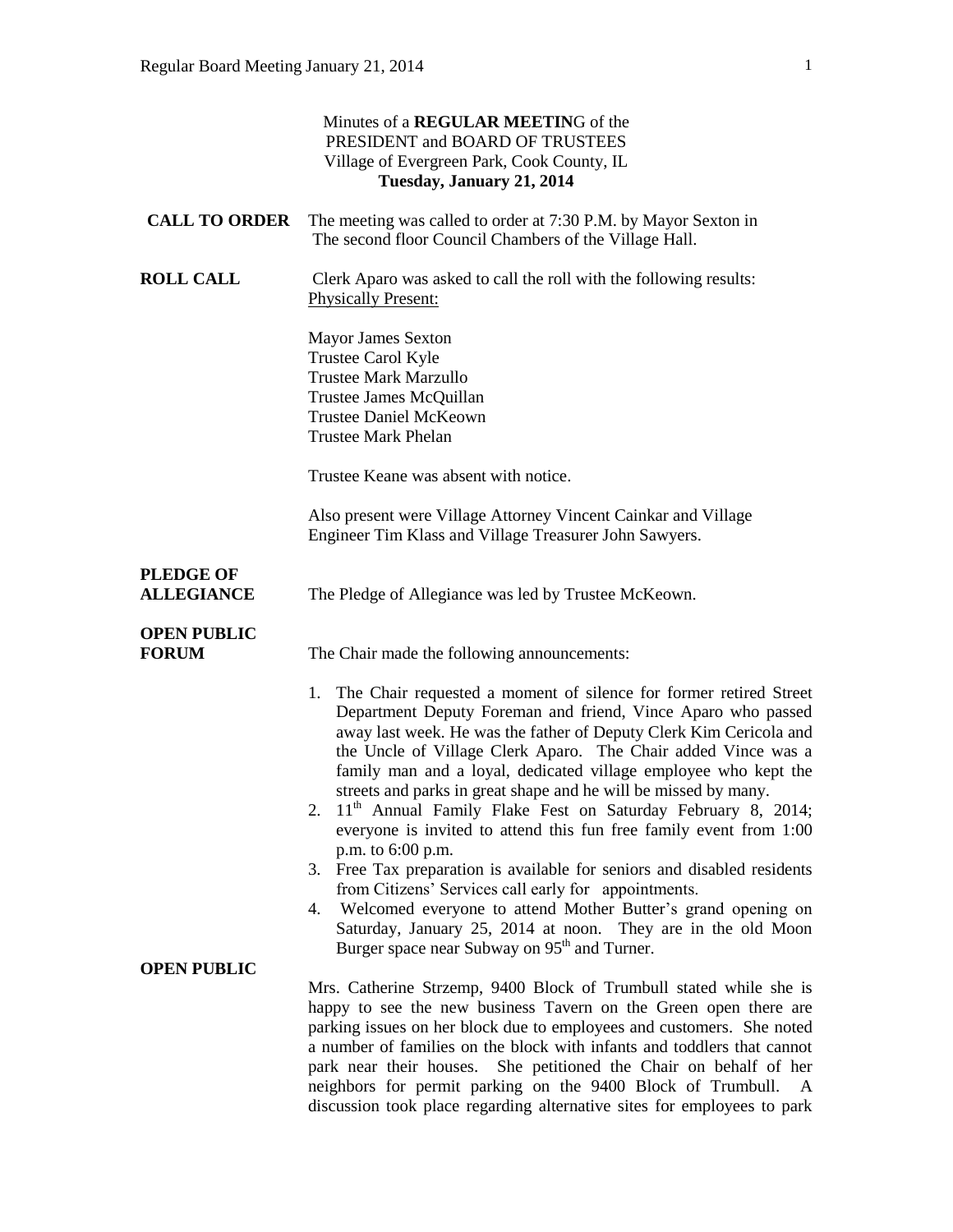and suggestions to alleviate the parking issues. The Chair noted he and the Building Commissioner had spoken to the owner, Mr. Pappas prior to issuing building permits for remodeling. The Chair stated these parking issues are not uncommon near commercial areas; adding the Village welcomes new business and he will work with Mr. Pappas and the neighbors to resolve this issue. He stated he has received calls from other neighbors in the vicinity of the business with their parking concerns.

After a lengthy discussion the Chair checked with the attorney who advised this does not need to be on the agenda for a vote. The Chair then asked the Board to vote on permit parking for the 9400 Block of Trumbull. Trustee Phelan suggested the employees use the municipal lot down the street and wait until the Mayor has a chance to speak with Mr. Pappas before issuing permit parking. Motion by Trustee Kyle, second by Trustee McQuillan to allow permit parking for the 9400 Block of Trumbull from 10:00 a.m. to 10:00 p.m. Upon roll call, voting YES: Trustees Kyle, Marzullo, McQuillan, McKeown; voting NO: Trustee Phelan. The motion was passed and so ordered by the Chair.

## **REGULAR**

**AGENDA** Motion by Trustee Phelan second by Trustee Kyle to waive the reading of the minutes of the January 6, 2014 Regular Meeting of the President and Board of Trustees and approved as presented was passed by unanimous voice vote and so ordered by the Chair.

#### **RESOLUTION**

**NO. 6-2014** Motion by Trustee Mc Keown second by Trustee Marzullo, to approve **Resolution NO. 6-2014** with expenditures of the General Corporate Fund of \$ 869,343.56 and the Sewer and Water Fund in the amount of \$46,200.87 and the  $95^{TH}$  Street TIF Fund \$ 4,698.50 and the Capital Improvement Fund, \$ 124,175.83 and the Street Bond Fund \$7,500.00 for a total of \$ 1,051,918.76. Upon roll call, voting YES: Trustees Marzullo, McQuillan, McKeown, Phelan and Kyle; voting NO: NONE. The motion was passed and so ordered by the Chair.

#### **VILLAGE TREASURER'S REPORT**

Motion by Trustee McQuillan second by Trustee Marzullo to approve the Village Collector's report for December 2013 for information and file in the amount of \$ 4,798,625.70 in the General Fund and \$ 2,762,710.07 in the Sewer and Water Fund. The motion was passed by unanimous voice vote and so ordered by the Chair.

#### **BUSINESS**

**CERTIFICATES** Motion by Trustee Kyle second by Trustee Keane to accept the application for Business Regulation Certificate for **First National Bank**  of Evergreen Park to operate a bank located at 3960 W. 95<sup>th</sup> Street. The Chair welcomed Mr. Dennis O'Malley Vice- President, from the audience and thanked him for preserving and upgrading the former TCF Bank building and investing in our community. Upon roll call voting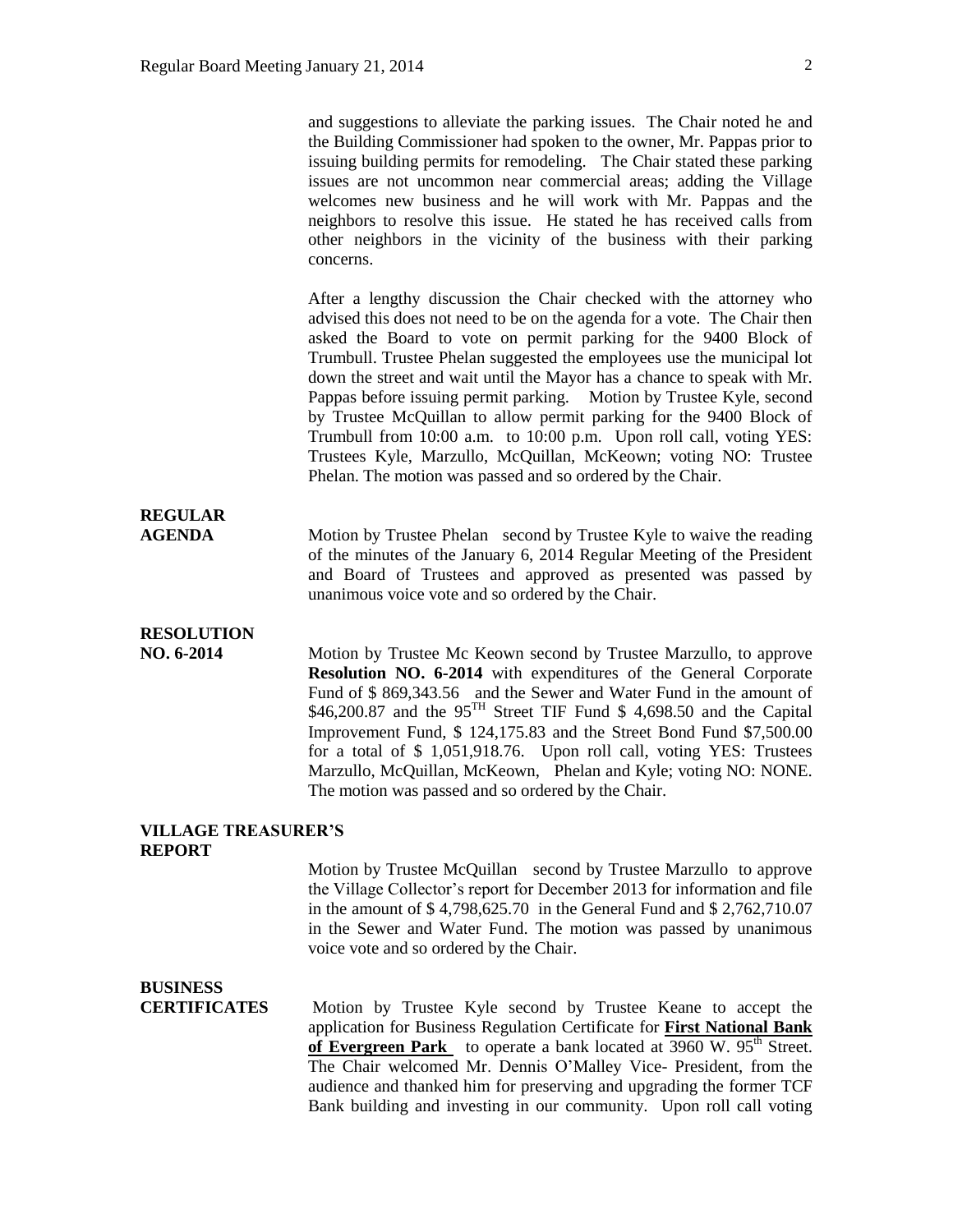YES: Trustees McQuillan, McKeown, Phelan, Kyle and Marzullo; voting NO: NONE. The motion was passed and so ordered by the Chair.

# **ORDINANCE**

**NO. 3-2014** Motion by Trustee Phelan second by Trustee Marzullo to approve the **ORDINANCE NO. 3-2014 "AN ORDINANCE ENACTING A BUSINESS DISTRICT REATILERS' OCCUPATION TAX AND BUSINESS DISTRIC SERVICE OCCUPATION TAX WITHIN THE EVERGREEN PARK PLACE BUSINESS DISTRICT AND ESTABLISHING THE EVERGREEN PARK PLACE BUSINESS DISTRICT TAX ALLOCATION FUND."** The Chair explained this is effective July 1, 2014 and adds a 1% to the sales tax for the former Evergreen Plaza property only. This will help defray costs for redevelopment of that site. Upon roll call voting YES: Trustees McKeown, Phelan, Kyle, Marzullo and McQuillan; voting NO: NONE. The motion was passed and so ordered by the Chair.

### **DISCUSSION ZBA MEETING**

**January 14, 2014** The Chair noted there will be neither vote tonight nor approval of the Zoning Board Minutes of the January 14, 2014 meeting regarding medical marijuana facilities. The attorney explained an ordinance needs to be drawn and this would be located in special use districts and by State statute cannot be located within 1,000 feet of residential areas. The Chair added he would prefer to give the Board a chance to review the minutes and have open discussion at the next Board meeting on February 3, 2014. NO BOARD ACTION REQUIRED.

#### **POLICE VEHICLES PURCHASE**

Motion by Trustee Kyle second by Trustee McQuillan to approve Police Chief Saunders' request to purchase (6) six police vehicles from Landmark Ford for \$139, 620.00 which has been awarded the Illinois State contract alleviating bids for these vehicles. Upon roll call voting YES: Trustees Phelan, Kyle, Marzullo, McQuillan and McKeown; voting NO: NONE. The motion was passed and so ordered by the Chair.

#### **POLICE L3 MOBILE**

**VISION** Motion by Trustee Marzullo second by Trustee McKeown to approve the Police Chief's request to purchase a Server Tower set configuration and installation from L3 Mobile Vision, Inc. in the amount of \$11,211.00. Upon roll call voting YES: Trustees Kyle, Marzullo, McQuillan, McKeown and Phelan; voting NO: NONE. The motion was passed and so ordered by the Chair.

#### **RESIDENTIAL**

**LOT SALE** Motion by Trustee McQuillan second by Trustee Marzullo to approve the PW Director's request to sell one vacant residential lot owned by the Village located at 9808 S. California Avenue. Judgment amount was \$29,334.65 including costs for demolition and attorney fees. The asking price for is \$35,000. Upon roll call voting YES: Trustees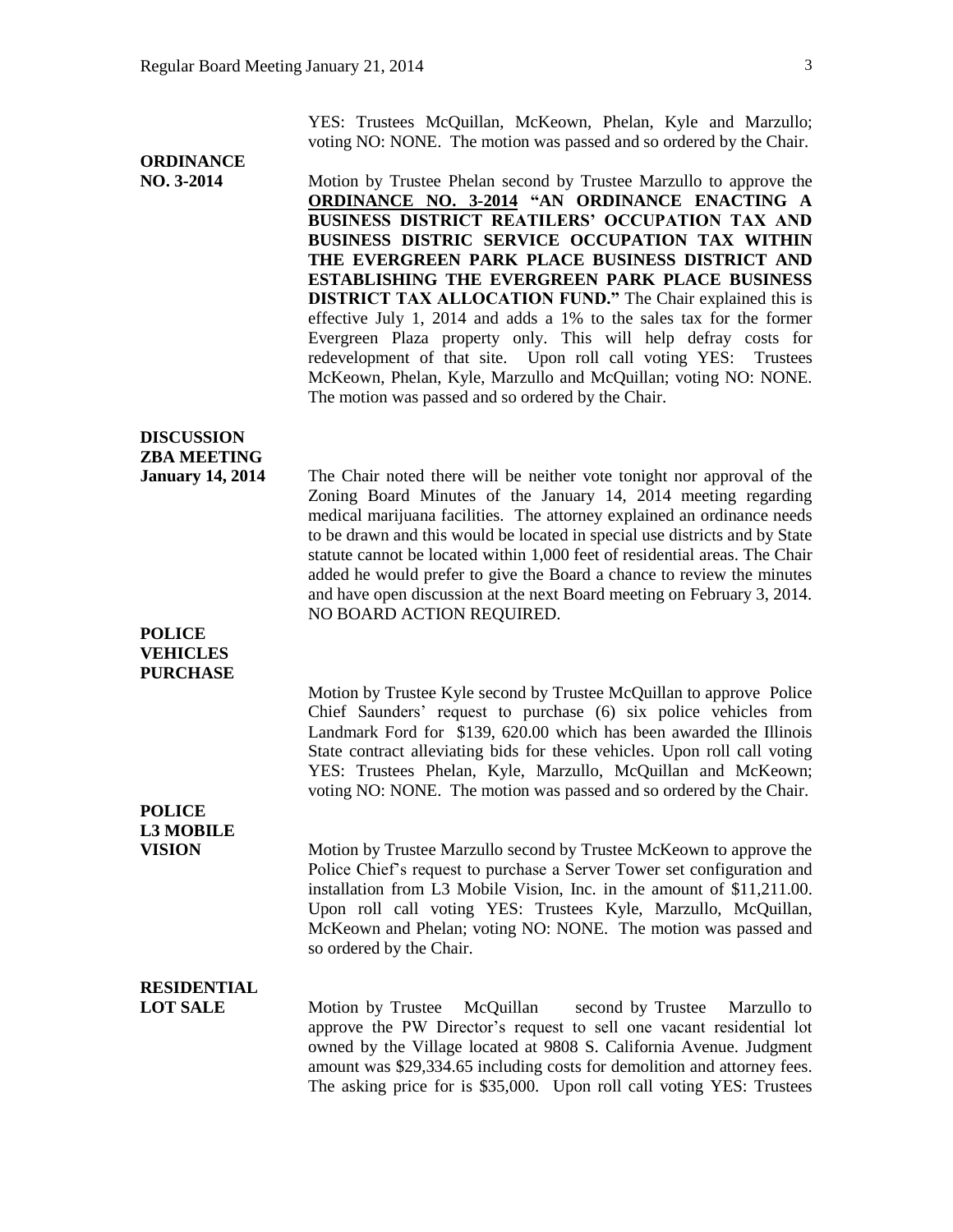Marzullo, McQuillan, McKeown, Phelan and Kyle; voting NO: NONE. The motion was passed and so ordered by the Chair.

#### **MEMORIES TO GO** Motion by Trustee McKeown second by Trustee McQuillan to approve the request from Senior Citizen Council to host a Village wide garage sale, " Memories to Go" on Saturday, May 3, 2014 at Yukich Field, from 9 am to 2 pm. Upon roll call voting YES: Trustees McQuillan, McKeown, Phelan, Kyle and Marzullo; voting NO: NONE. The motion was passed and so ordered by the Chair.

# **ENGINEER'S**

**REPORT** Village Engineer, Tim Klass had no report. The Chair asked about the safe routes to school program. Mr. Klass responded he will check into the program to see if it includes the cost of sidewalk replacement. The Chair directed Mr. Klass to check on the status of the traffic light at the new Mariano's property.

## **ATTORNEY'S**

**REPORT** The Attorney had no report. The Chair asked the attorney his opinion on the purchase of cyber insurance. He noted it is around \$6000 to \$7,000 premium and it is a good idea. The Chair directed the Clerk to check into the purchase of cyber insurance for the Village.

**BIDS**

PW Director Lorenz requested bids be waived and sanitary sewer lining be done by Insituform Industries as they have for the past (10) ten years. Cost of the 2014 project is \$204,675.00. Trustee Marzullo stated Insituform does a fine job but he would rather see the project go to bid and see if the village could get a competitive price from another contractor or from Insituform. PW Director Lorenz stated that was done a few years ago and Insituform had the lowest price. The Chair agreed it was a good idea and directed the project go out to bid for the sewer work.

Motion by Trustee Phelan second by Trustee Marzullo to approve the PW Director's request to purchase a 2014 Ford F-450 Utility Body for Water Management Division. He had a state purchase price of \$64,449.00 but found a dealer in Plainfield with a lower government price of \$46,183.00 with the Village installing the \$1,400 for emergency lights, total cost \$47,583.00. Trustee McQuillan asked if a plow can be attached to the truck. Mr. Lorenz responded yes. The Chair added most Village vehicles can accommodate a plow and be used for snow removal. He thanked the PW Director and the crews for a great job removing the snow during this recent storm. He also thanked the Fire Department for plowing village properties freeing up the PW for village street snow removal. Upon roll call voting YES: Trustees Kyle, Marzullo, McQuillan, McKeown and Phelan; voting NO: NONE. The motion was passed and so ordered by the Chair.

Motion by Trustee Marzullo second by Trustee McKeown to approve the PW Director's request to waive bidding and accept the price of \$35,000